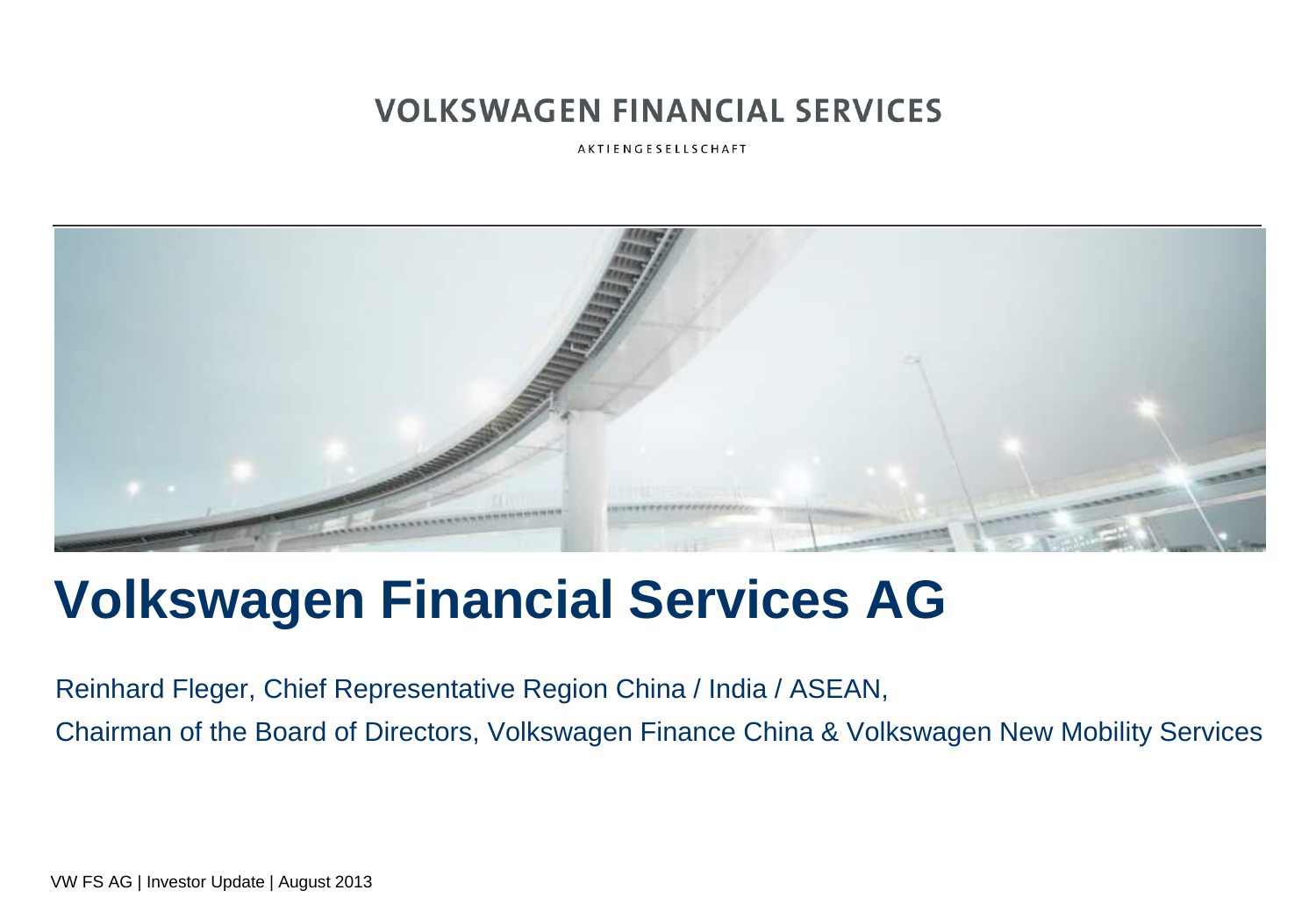AKTIENGESELLSCHAFT

## **Volkswagen Financial Services AG at a glance (06/30/2013)**

#### **Worldwide Presence**



Volkswagen Financial Services AG is conducting business in **40 countries** worldwide.

#### **Key Company figures**

| <b>Total Assets</b>      | € 87.6 bn       |
|--------------------------|-----------------|
| Equity                   | € 8.5 bn        |
| <b>Customer Deposits</b> | € 25.6 bn       |
| <b>Operating Profit</b>  | € 484 m         |
| <b>Employees</b>         | 9,147           |
| Contracts (units)        | $8.3 \text{ m}$ |

#### **Receivables**

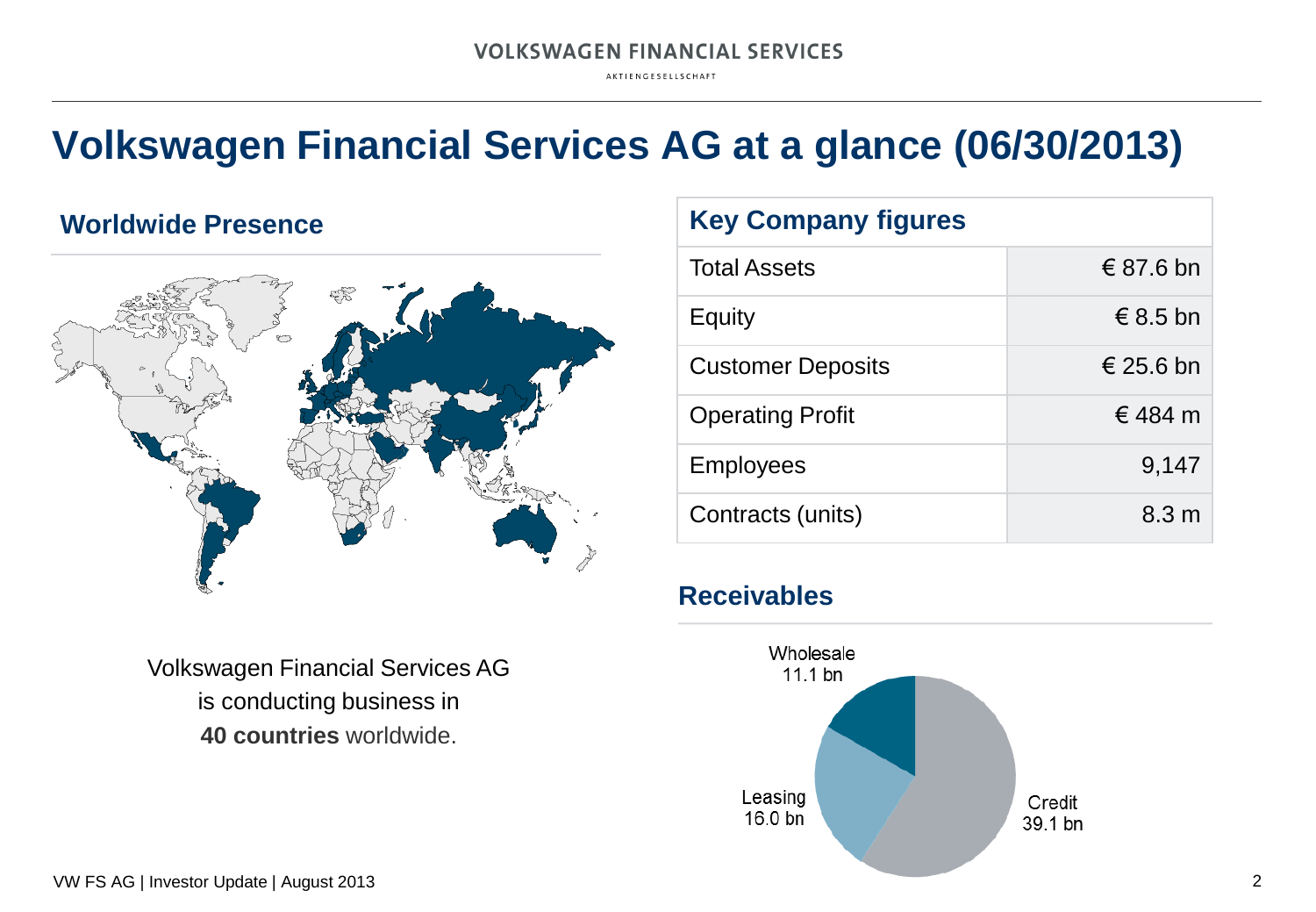AKTIENGESELLSCHAFT

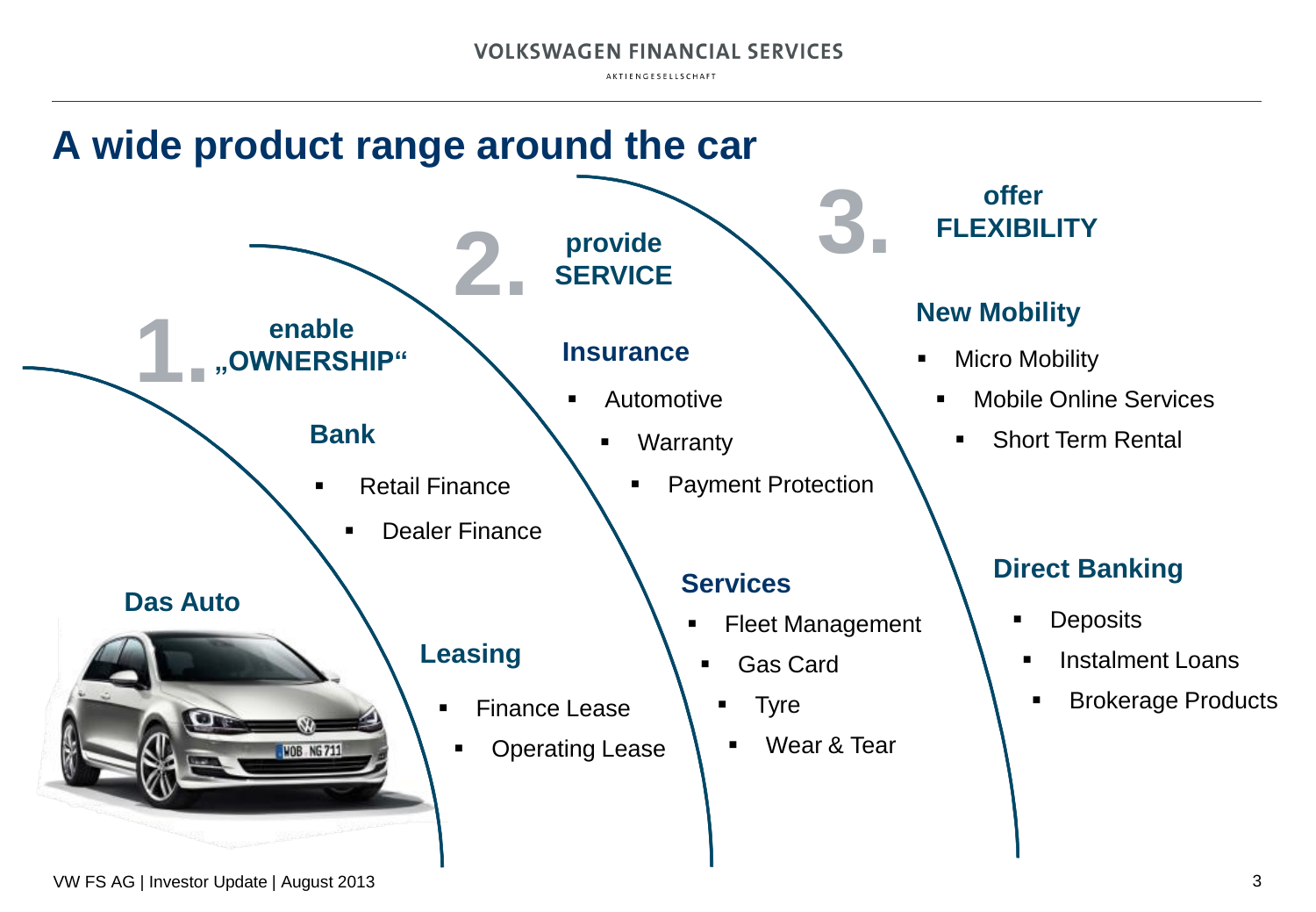AKTIENGESELLSCHAFT

## **Volkswagen Financial Services AG: Strong benefit to automotive operations through captive financing**



EU-5 markets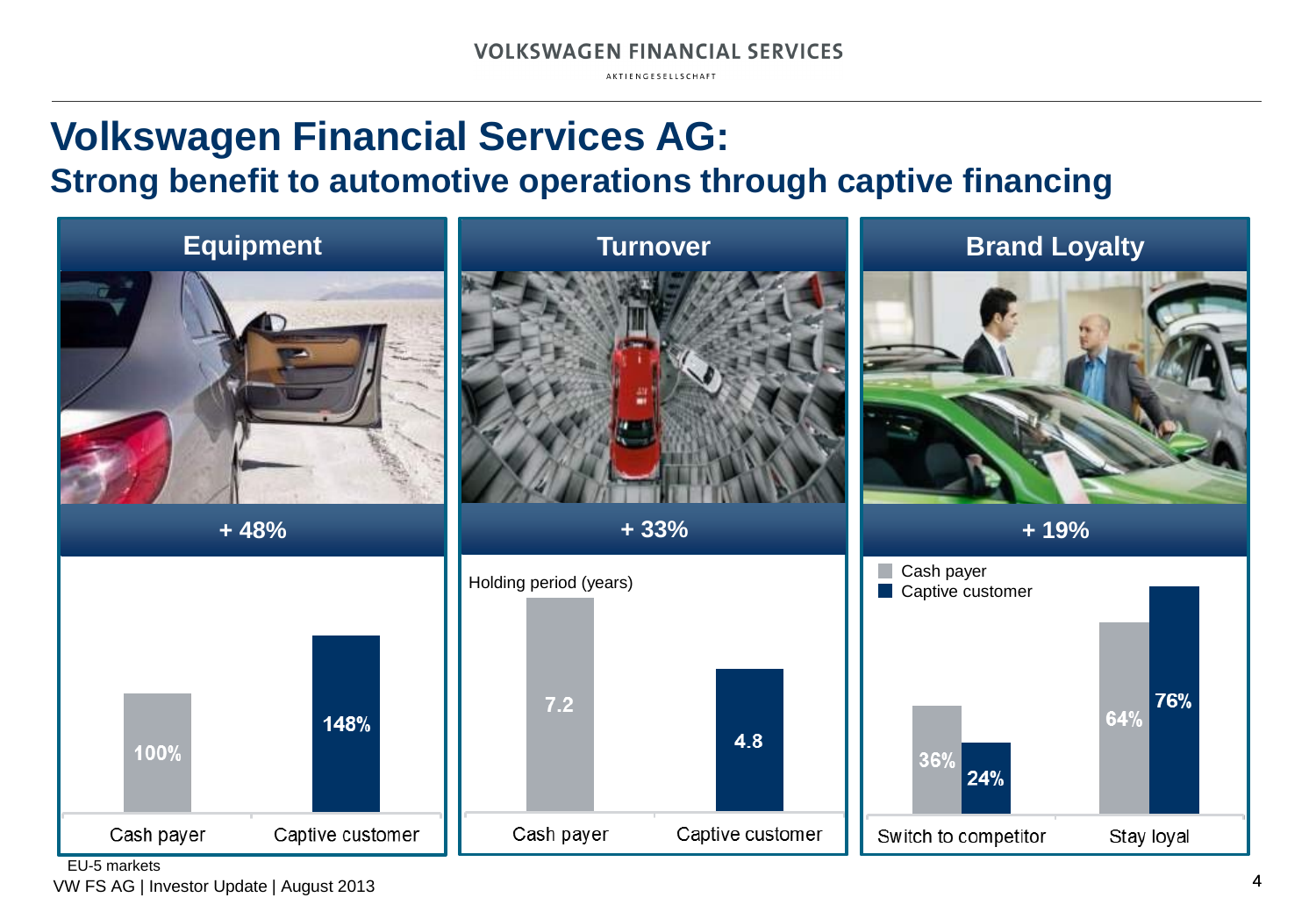AKTIENGESELLSCHAFT

## **Volkswagen Financial Services AG:** Stable portfolio growth



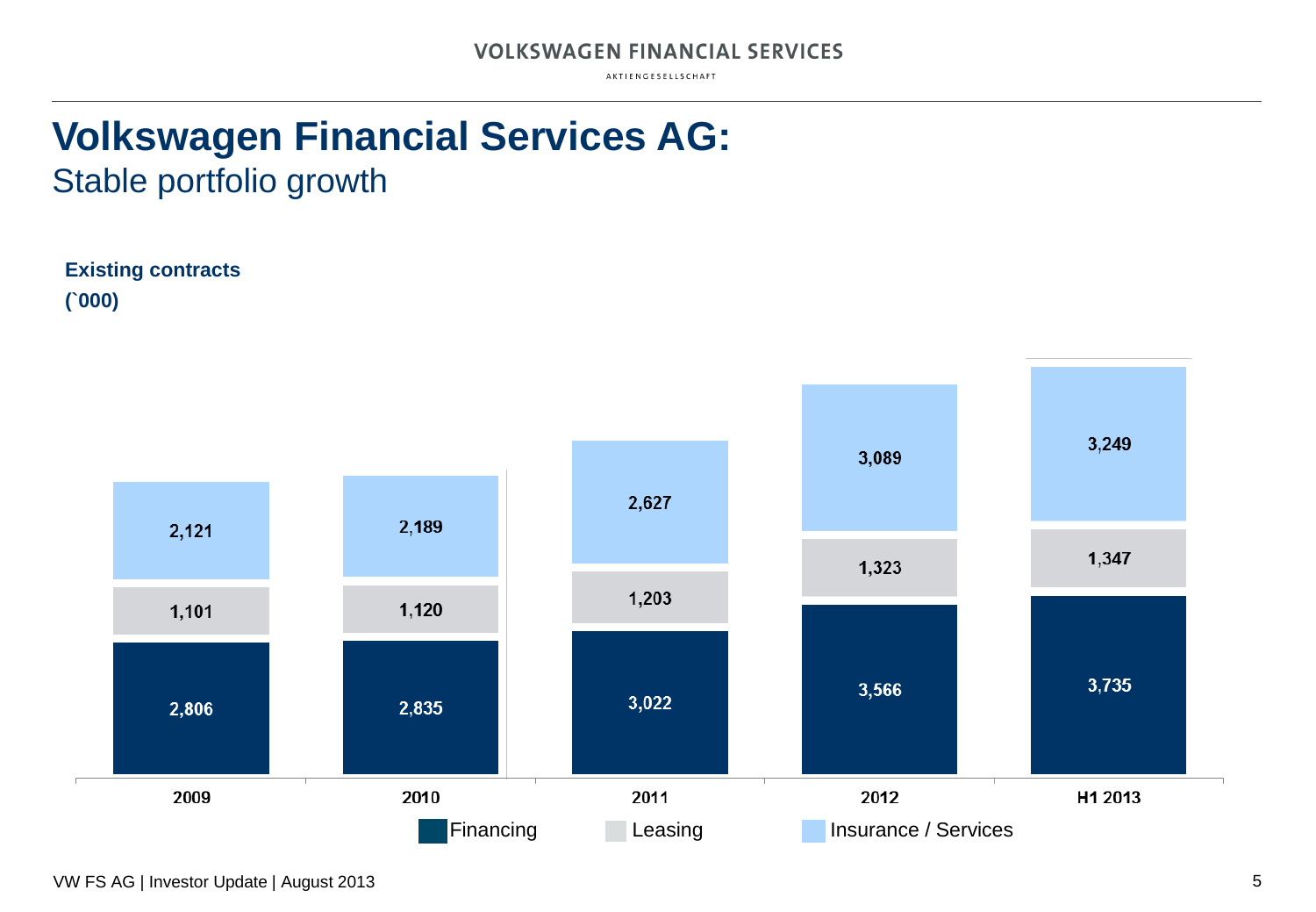AKTIENGESELLSCHAFT

## **Refinancing Strategy**



Focus on three fundamental funding sources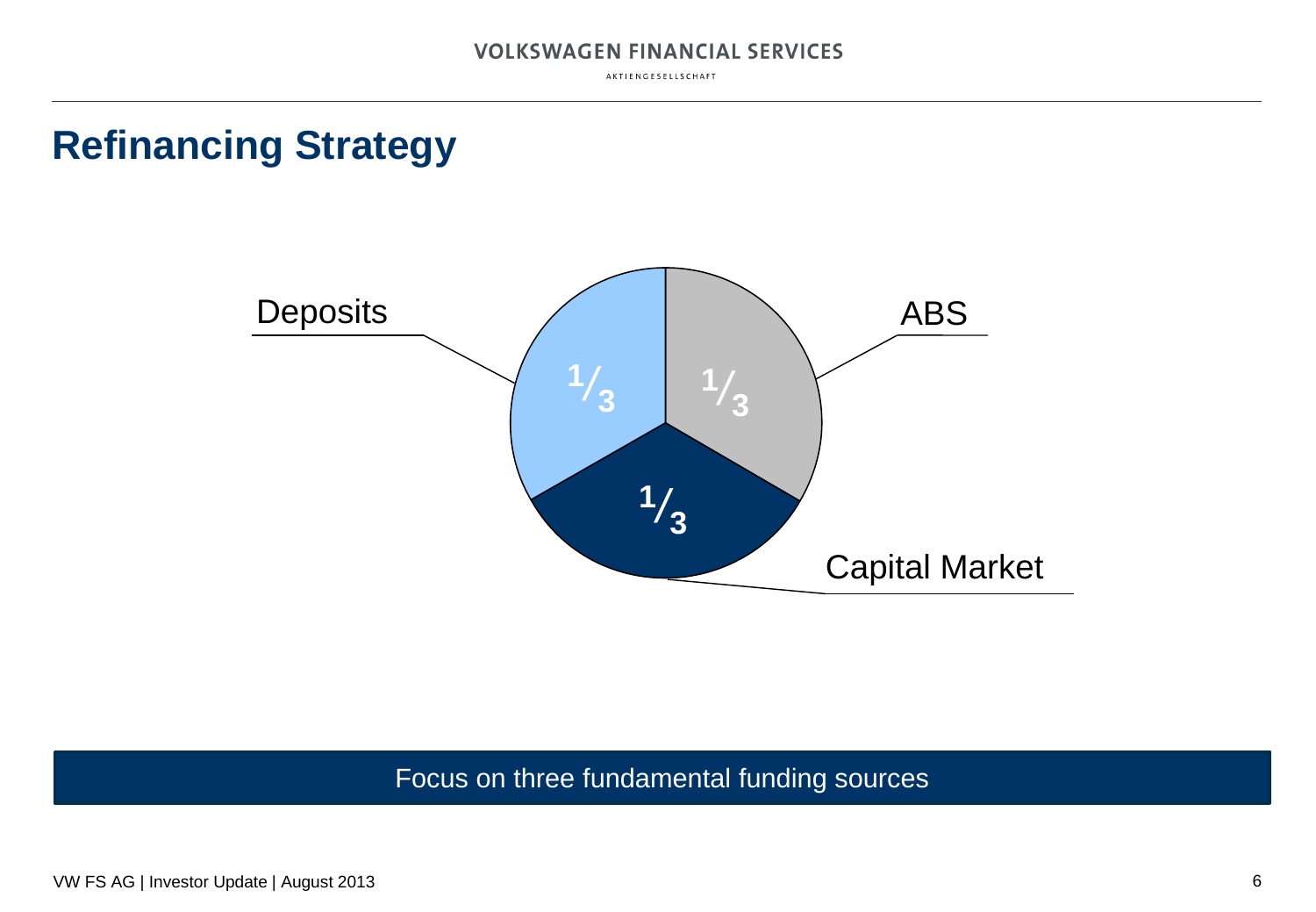AKTIENGESELLSCHAFT

## **Volkswagen Financial Services in China**

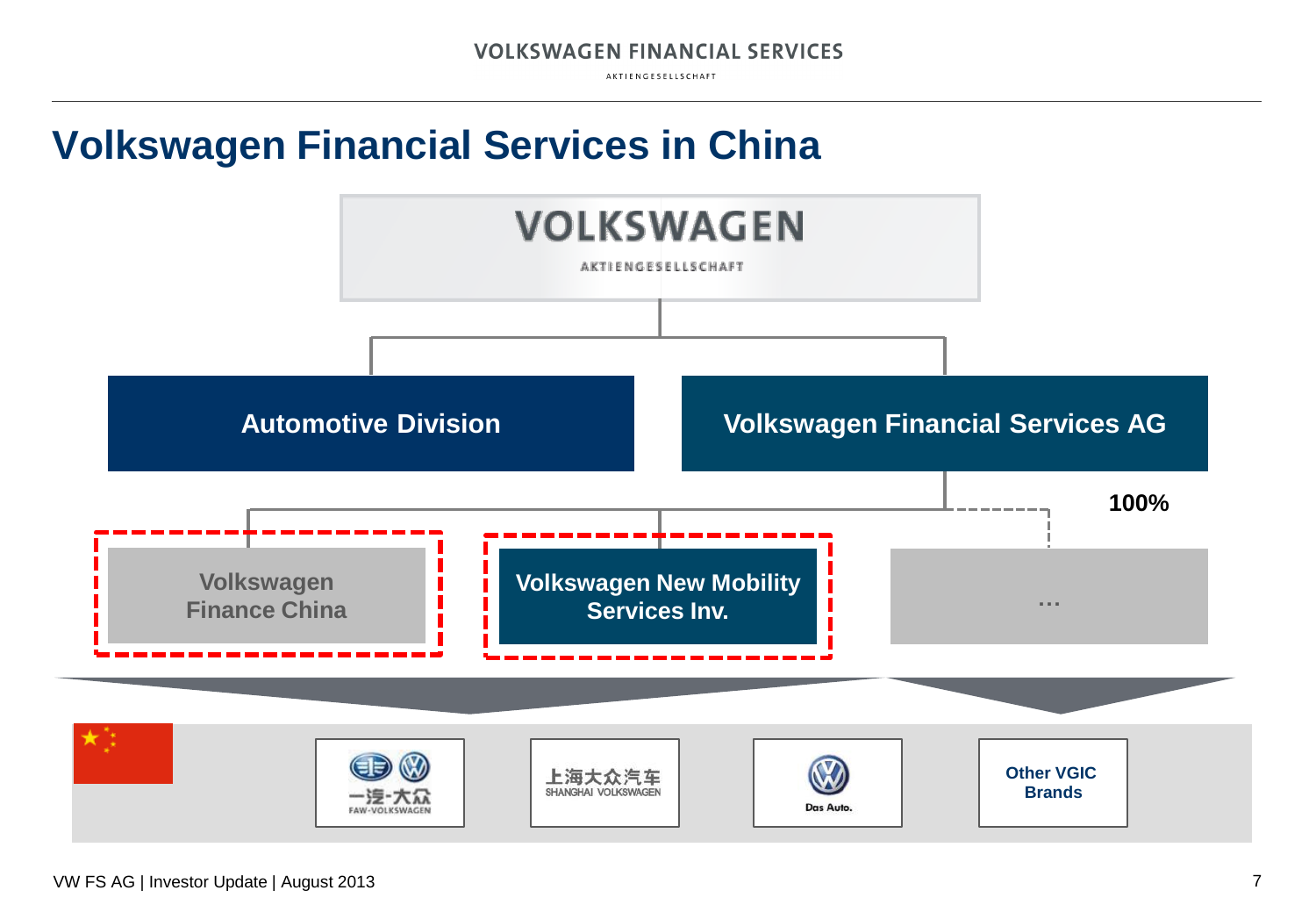AKTIENGESELLSCHAFT

## **Volkswagen Finance China Co., Ltd. (VWFC)**

| <b>VWFC</b>                                                   | <b>Key Figures</b>                                                                                                                                                                                                                                                                                                                                                                                                                            |
|---------------------------------------------------------------|-----------------------------------------------------------------------------------------------------------------------------------------------------------------------------------------------------------------------------------------------------------------------------------------------------------------------------------------------------------------------------------------------------------------------------------------------|
| IFC Tower 16th - 17th Floor<br><b>China</b><br><b>Beijing</b> | Foundation: 2004<br>$\bullet$<br>Shareholder: 100% VWFSAG<br><b>VWFC Employees: 530</b><br>$\bullet$<br>Top Employers China 2013; Best Auto Finance<br>Company 2012<br><b>Registered Office: Beijing</b><br><b>Regulator: China Banking Regulatory</b><br><b>Commission (CBRC)</b><br>Board of Directors: R. Fleger, F. Witter,<br>$\bullet$<br>L. Santelmann, Dr. J. Mull, W. Soh<br>General Management: J.Kurzrock, H. Mueller,<br>J. Huang |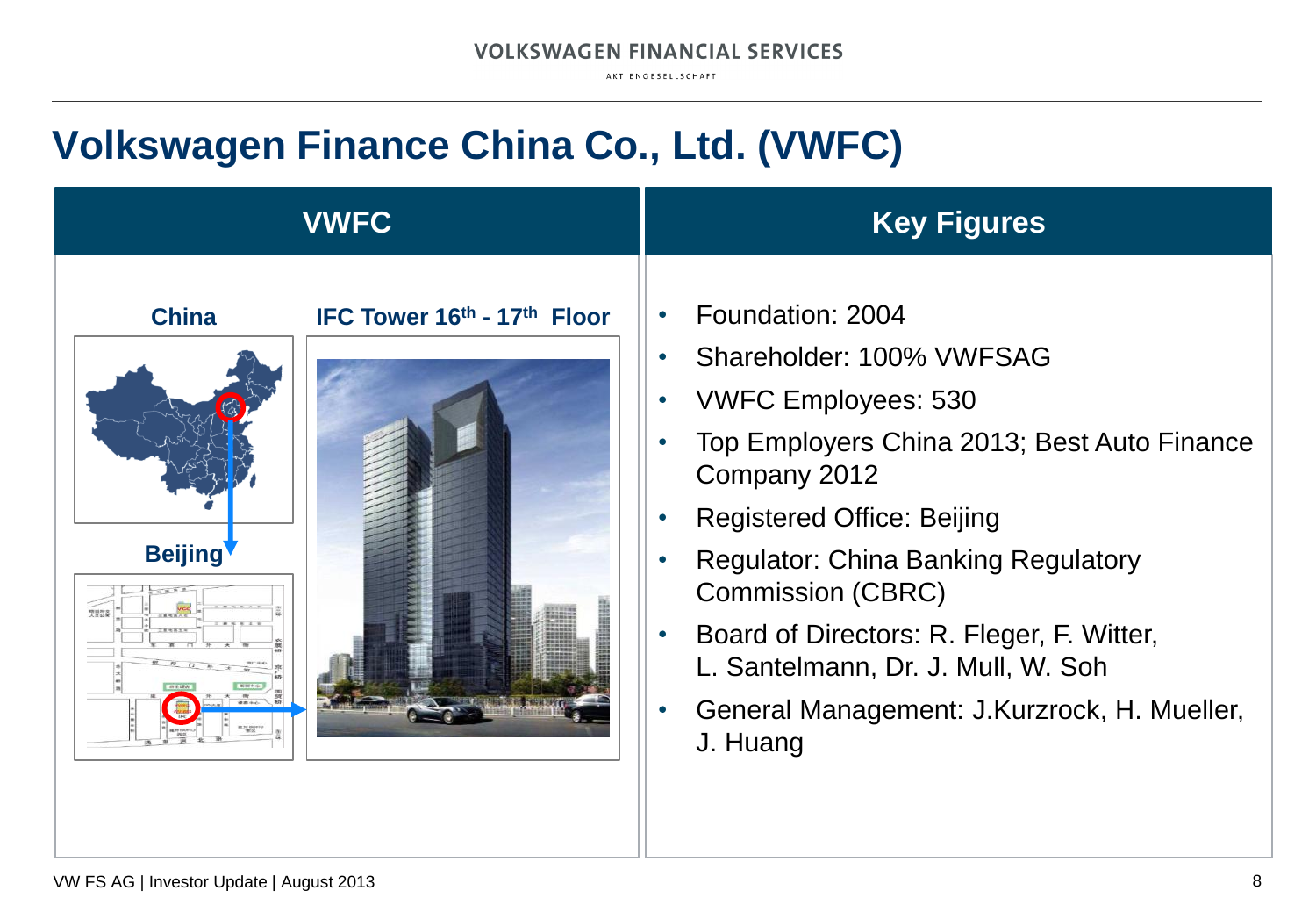AKTIENGESELLSCHAFT

## **Volkswagen New Mobility Services Investment Co., Ltd. (VWNMS)**

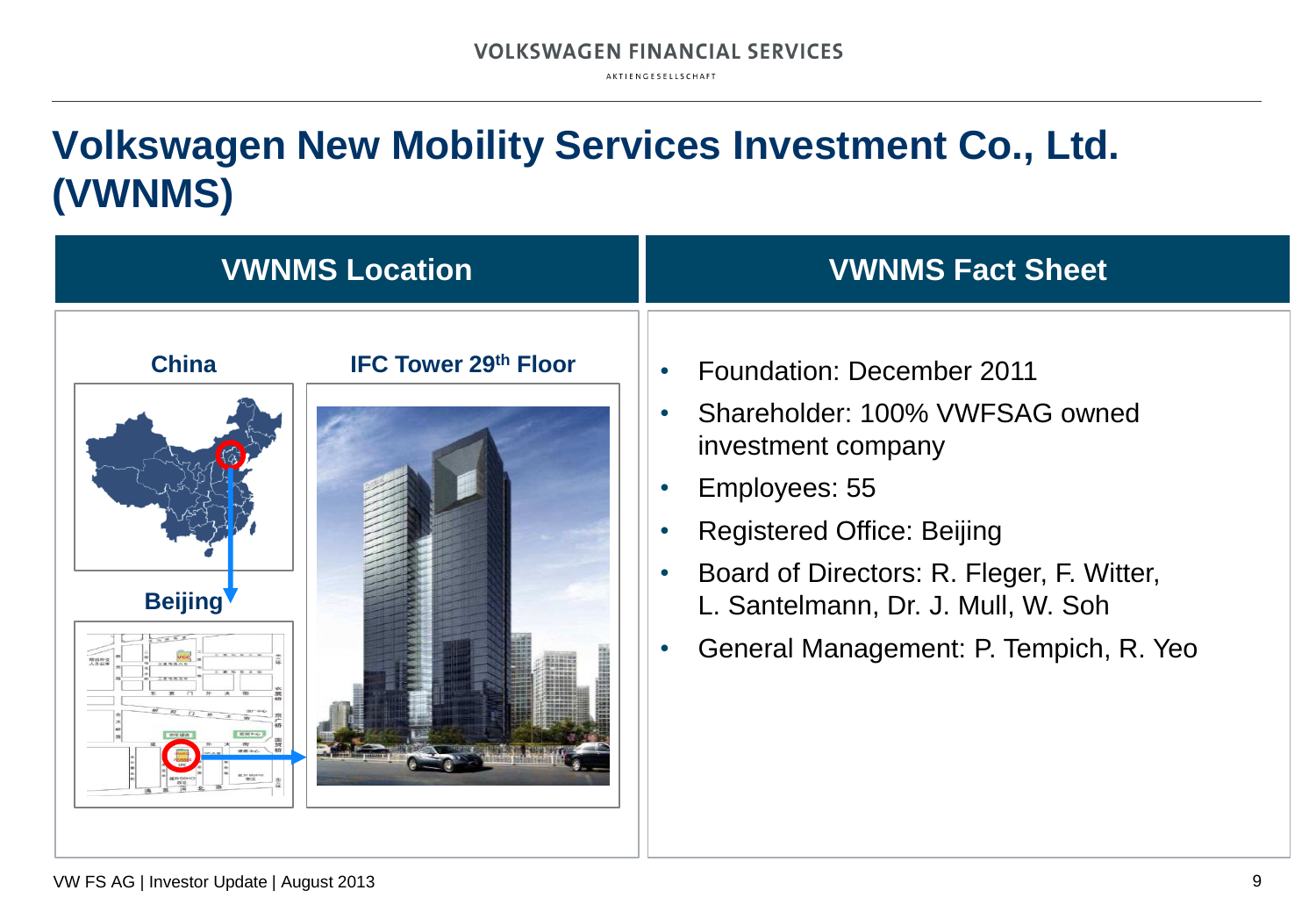AKTIENGESELLSCHAFT

# **VWFS in China – true VOLKSWAGEN companies**

## **Committed to serve our customers.**



CHINA COMPANY LIMITED

#### **VOLKSWAGEN NEW MOBILITY SERVICES**

INVESTMENT COMPANY LIMITED

**Retail Finance, Wholesale Finance.** 

**Leasing. Insurance Services. After Sales. New Mobility.**

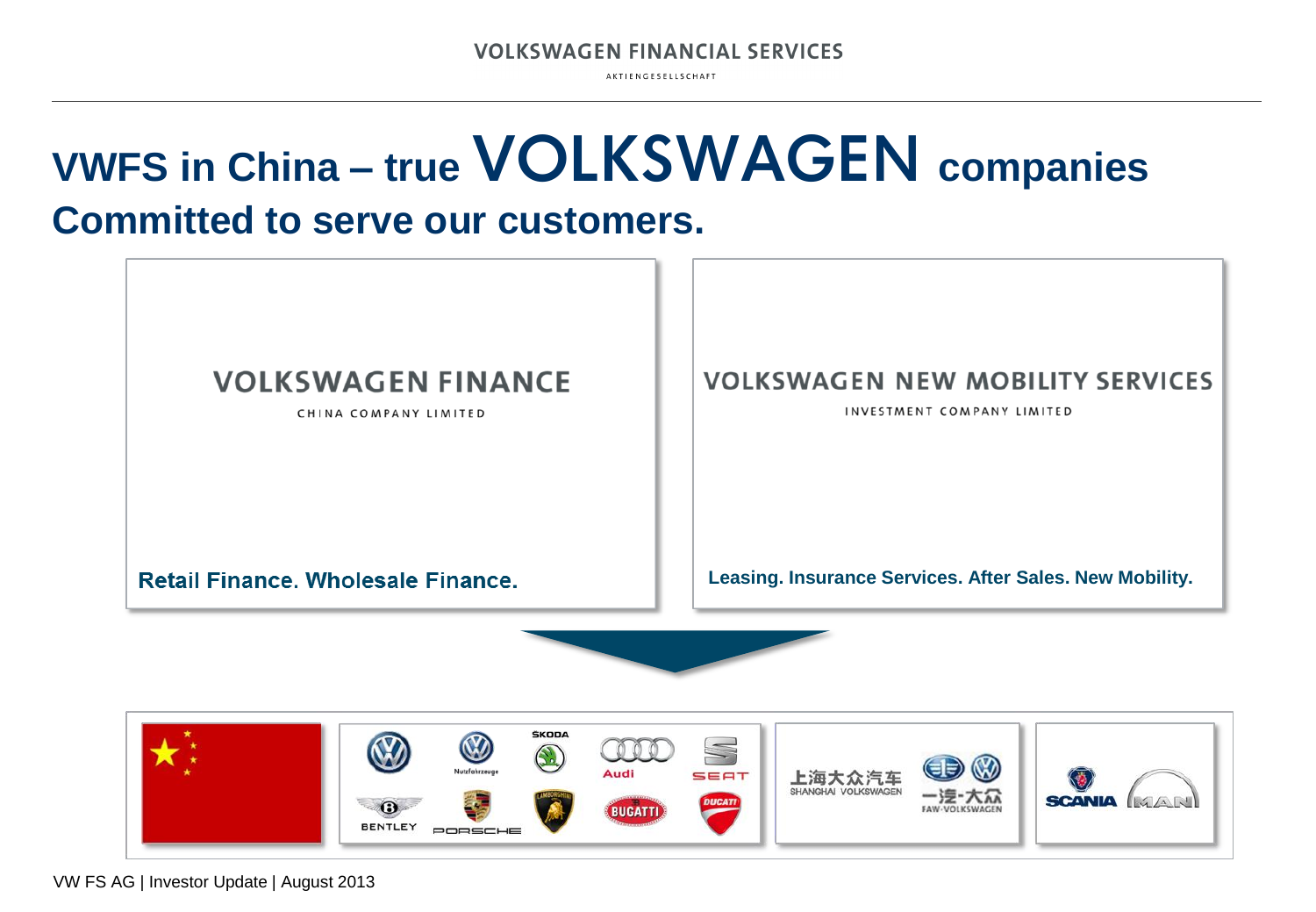AKTIENGESELLSCHAFT

## **Our Vision**

# The best automotive financial services group in China.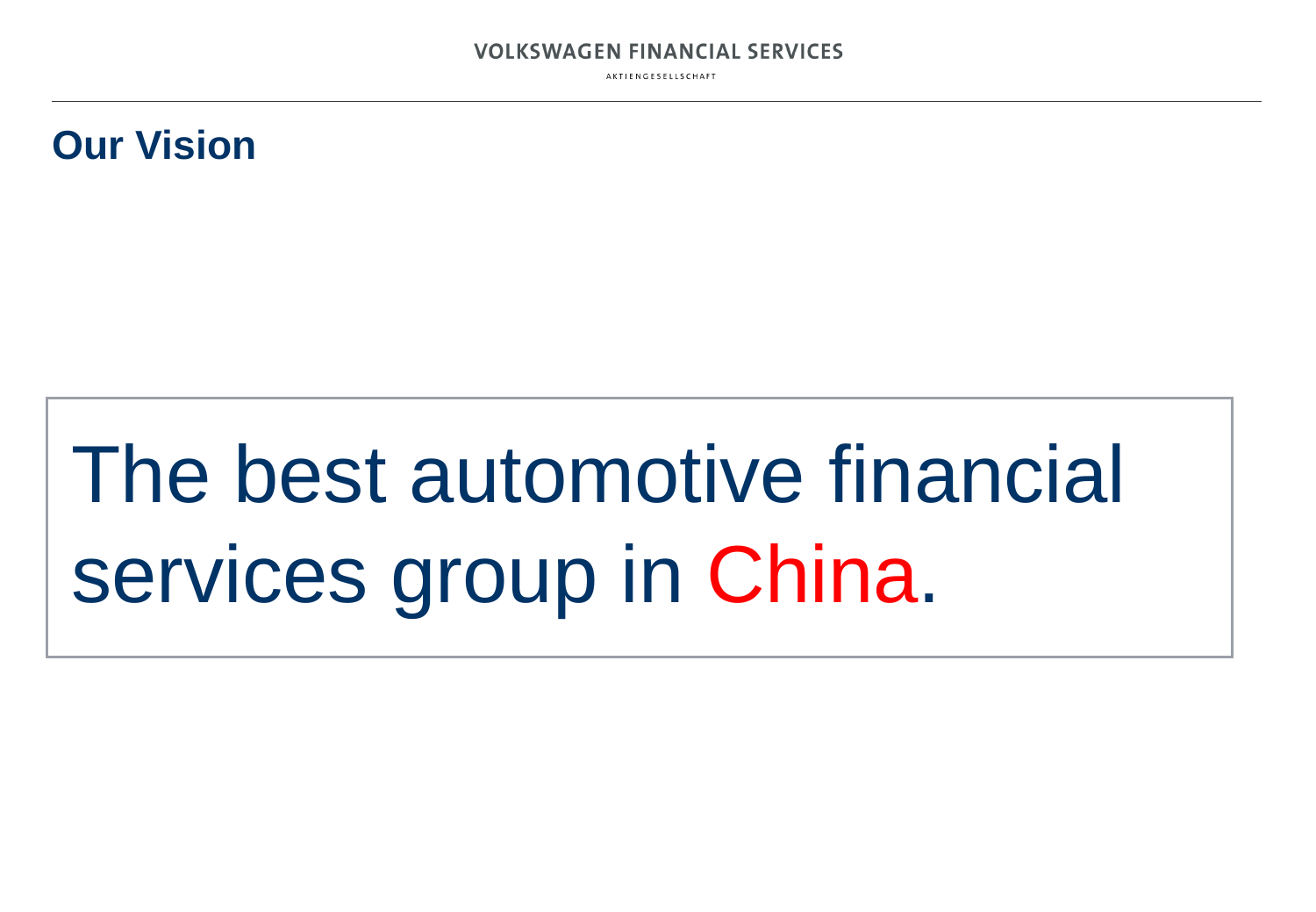AKTIENGESELLSCHAFT

## **Strategic Priorities**



**Increase customer Satisfaction & loyalty** 



#### **Push After Sales Business**

**What are our Strategic Priorities?** 

**Increase Profit per Customer** 



**Add Value to Used Car Strategy** 



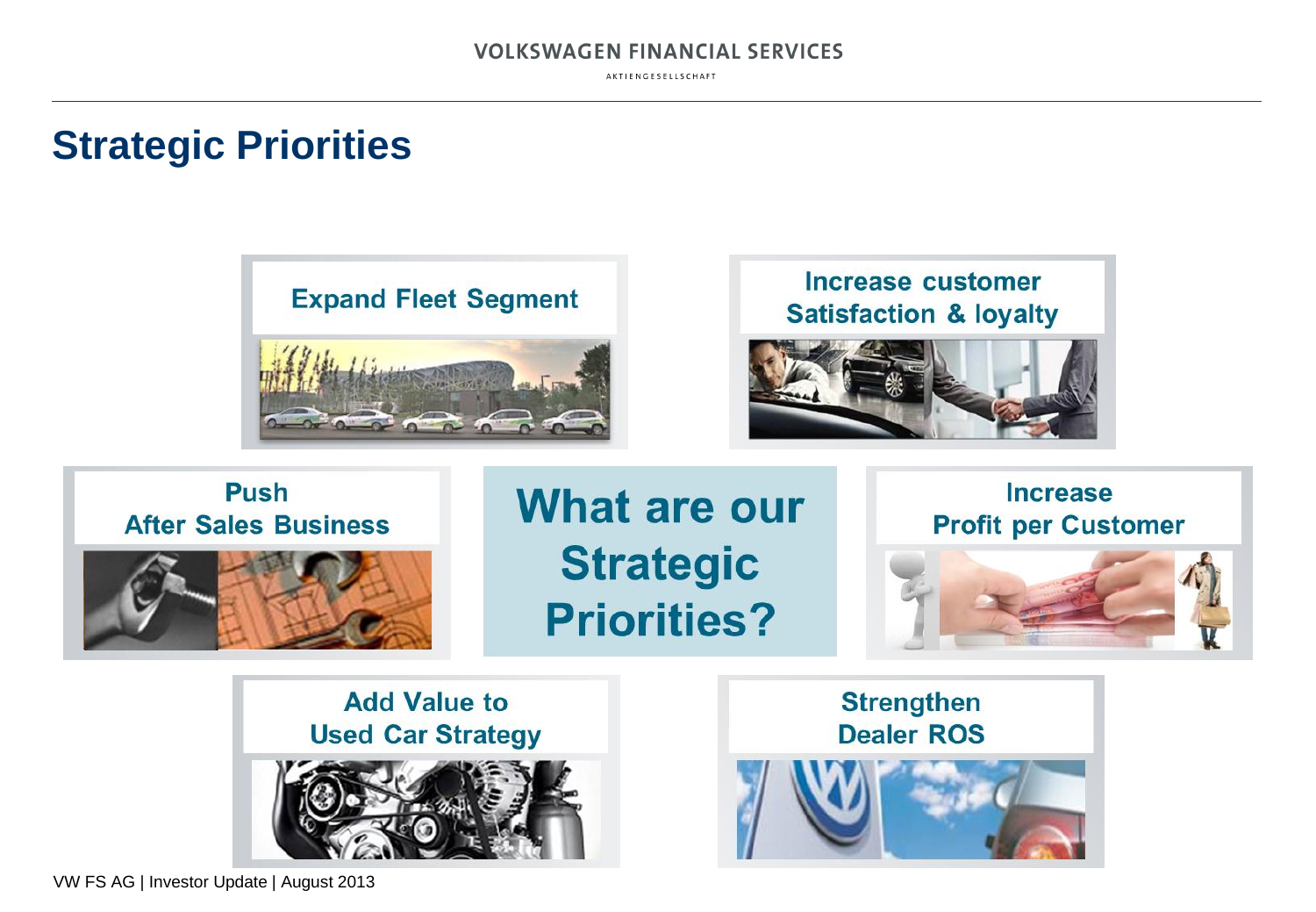AKTIENGESELLSCHAFT

## **Mobility portfolio overview in China**

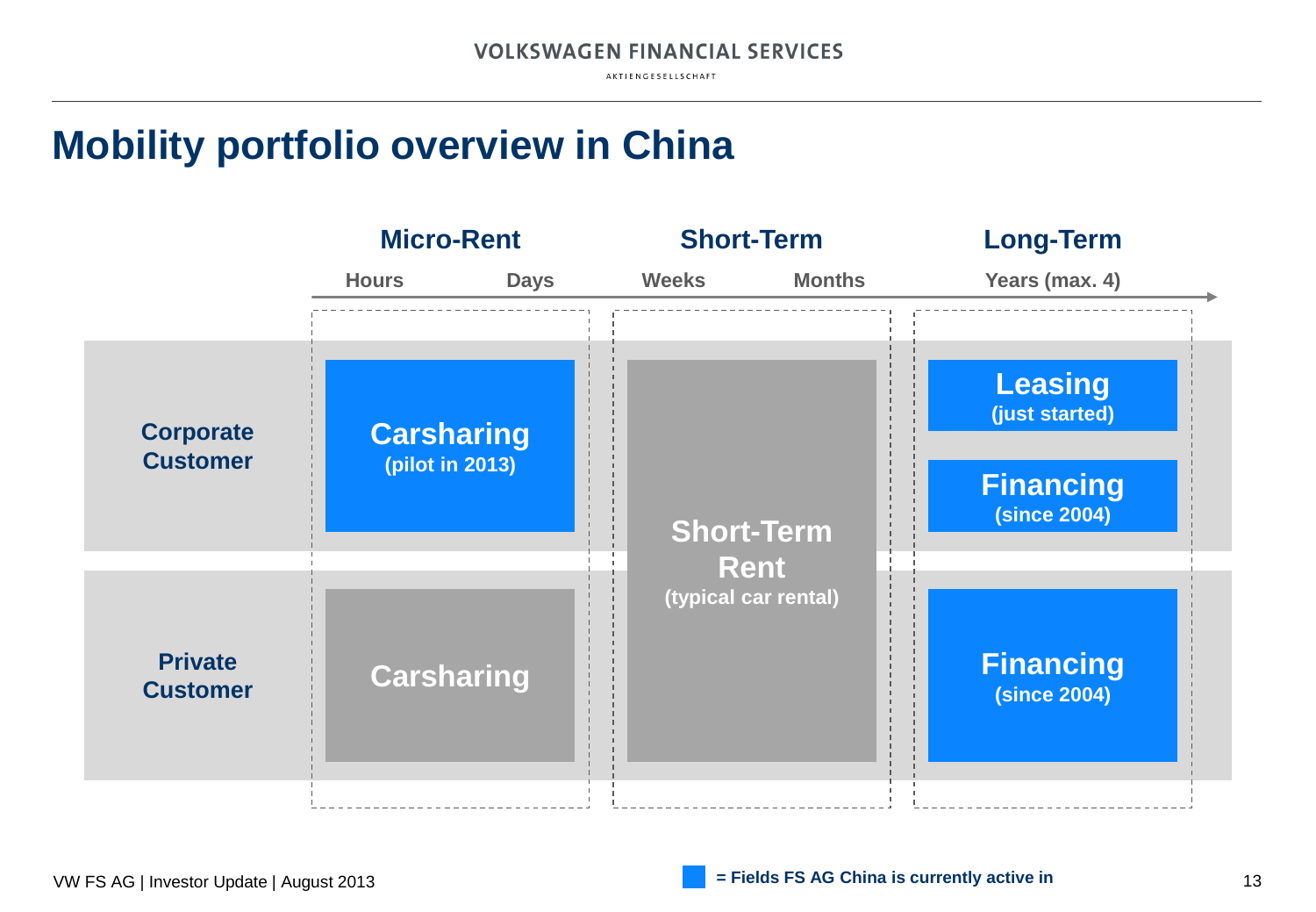AKTIENGESELLSCHAFT

## **Retail Business: "Mobility packages" as New Industry Standard**



### **Concept to be translated for market China**

**One monthly "package price" for mobility including finance, insurance, extended warranty, service & maintenance**